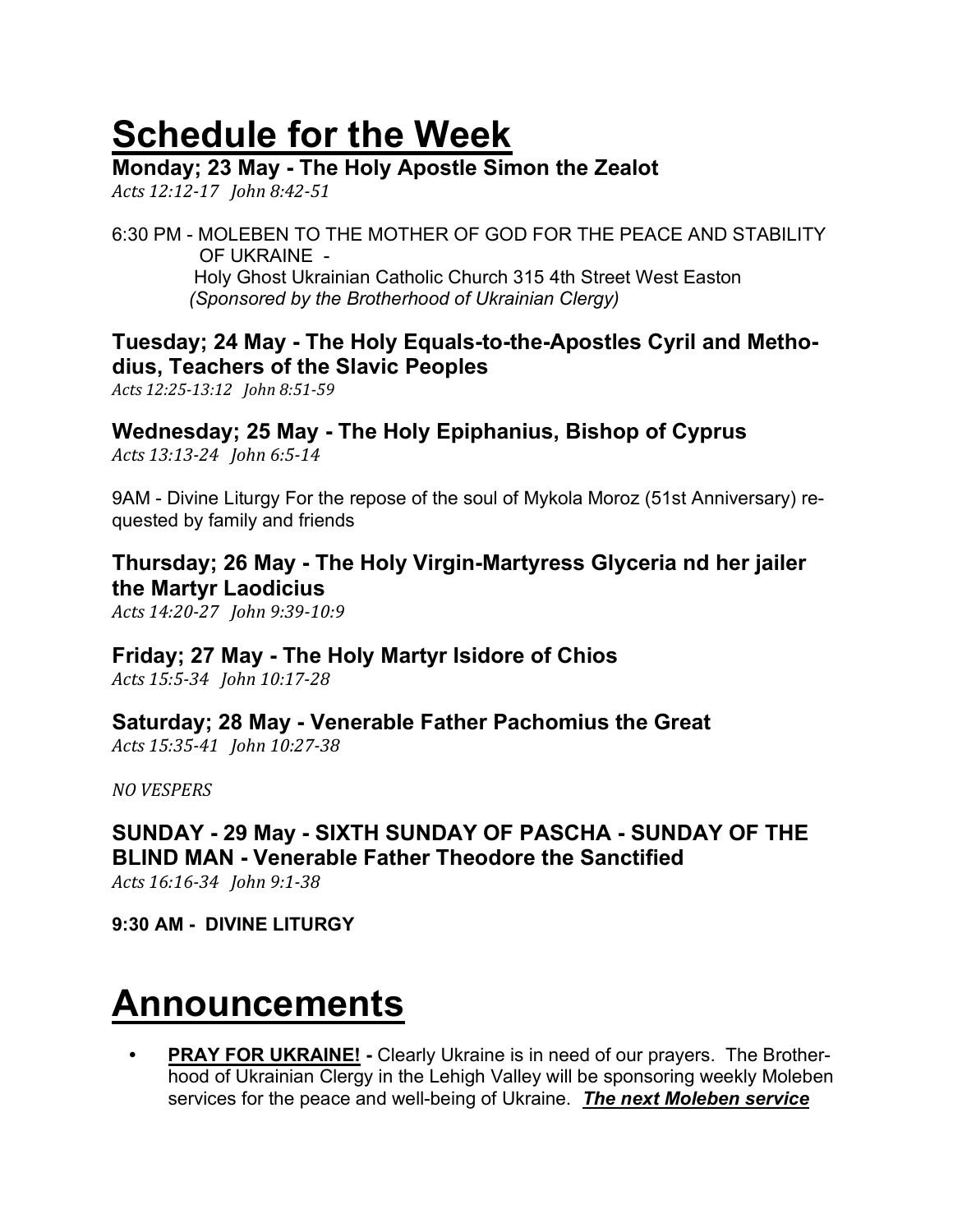# will be this Monday; 23 May at 6:30 PM at Holy Ghost Catholic Church 315

4th St. West Easton. We urge everyone to attend and PRAY FOR UKRAINE!

- NO KNEELING: Please take note, during the Paschal Season, there is no kneeling during liturgical services. For that matter, there is, in fact, no kneeling even for private prayer! We stand in the glorious light of our Savior's Resurrection. Kneeling will begin again with Vespers on Pentecost Sunday.
- Saturday Evening Vespers Postponed Beginning immediately, Saturday evening Vespers will be postponed for the Summer months. This postponement affects ONLY Saturday Evening Vespers. Vespers for the Great Feasts will still be celebrated and will be announced in the bulletin. Saturday evening Vespers will resume in the Fall.
- Refugees from Ukraine: Recently, in his trip to Poland, President Biden made a statement that the United States is ready to accept 100,000 refugees from Ukraine. We now have received information on the process. Anyone who might be willing to provide temporary shelter for any Ukrainian individual or families that might need a home. If you are interested or know someone who is, please sign-up on the bulletin at the office
- **Fall Ukrainian Language Classes These classes will be starting here at our** parish soon. The classes will be open to all ages. If anyone is interested, please sign-up on the bulletin board at the office. Mr. Ihor Mirchuk will be the instructor. The list to sign up is on the office door.
- Medical and other supplies are still needed for Ukraine !!! We wish to thank EVERYONE who has contributed to this effort whether the donations have been items from the list or financial donations. They are all very much needed. Please check the parish website for an updated list. In addition, we need volunteers to help collect and organize these donations. To volunteer, please see Susan Cooke or Tania Smirnova or Barbara Hutzalyuk
- Administrator Assistance Needed: Volunteers are needed to help with the extra office work that we have encountered as a result of the war in Ukraine. We are looking for a number of people who could commit to one or two sessions a week, either a morning or afternoon session. Duties would include answering phone calls, taking donations, etc. Please see Vera Muzychka to sign up.
- Coffee Social: Please consider hosting an upcoming Sunday.
- Please pray for the sick and infirm of our Church: Metropolitan Antony; Fr. Yakiw Norton, Fr. Oleh Hucut, Fr. Vasyl Dovgan, Tanya Antoniewicz, Richard Antoniuk, Bohdan Baranczyk, John Chorney, Gloria Dunski, Joan Hepner, Peter Holowiak Eva Lazor, Mary Maksymiak, Daniel Milinichek, Michael Onushko, Rosalie Onushko Mary Ellen Mackiewicz, William Radio, Kathryn Solan, Elsie Moroz, Myroslav Kmet, Andriy Kmet, Dan Gulack. Rodney Townes, Karina Strashinsky; Katherine Cox; Gordon

•

# Today's Liturgical Propers

Priest: "Blessed is the Kingdom…" Choir: "Amen."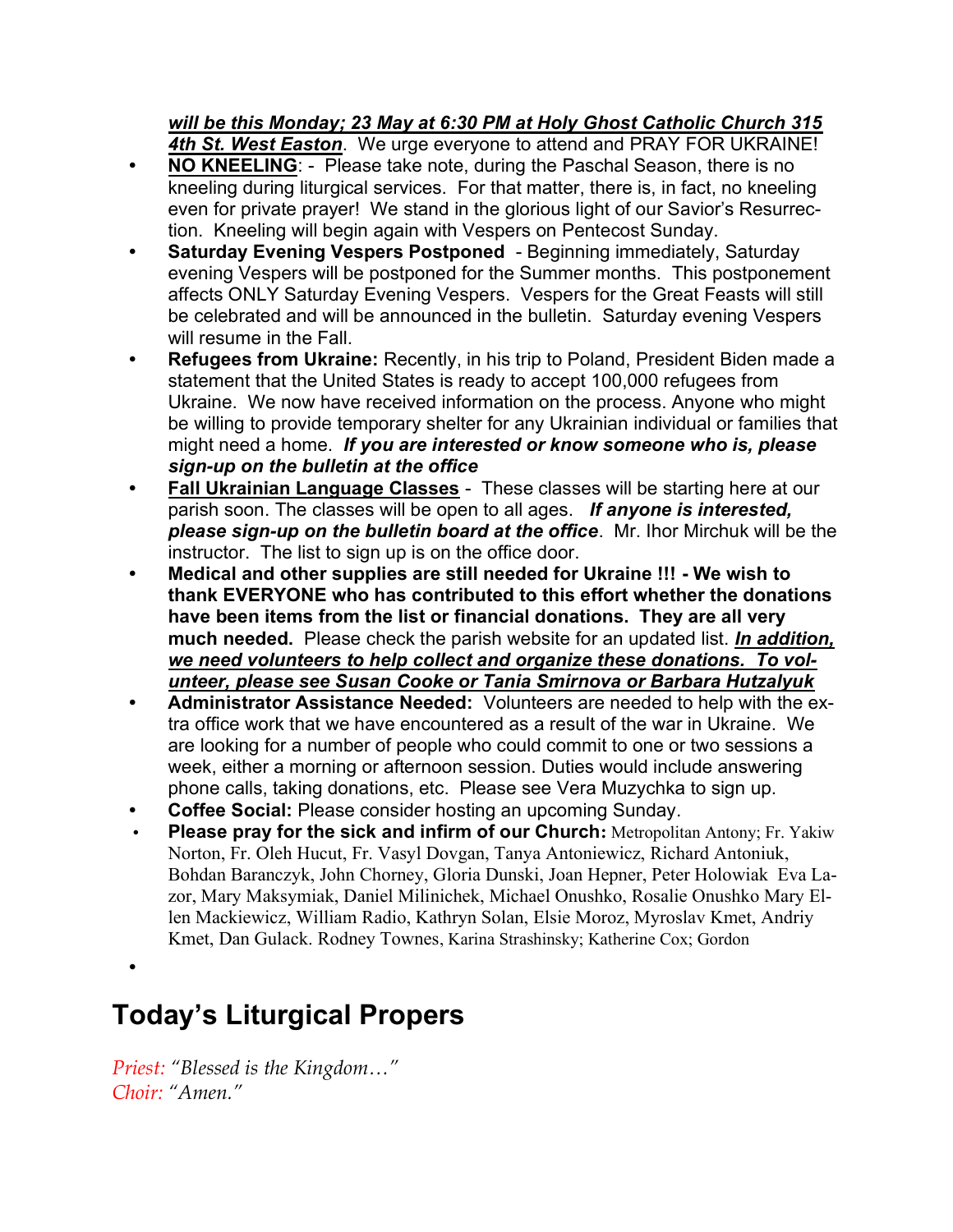Priest: "Christ is risen… " (2 ½ times) Choir: "and upon those in the tombs bestowing life!" (The Divine Liturgy is begun in this manner until the Leavetaking of Pascha.)

Tone 4 Troparion (Resurrection)

When the women disciples of the Lord learned from the angel the joyous message of Your Resurrection, they cast away the ancestral curse and elatedly told the apostles: "Death is overthrown! Christ God is risen,// granting the world great mercy!"

#### Tone 8 Kontakion (Pentecostarion)

The Samaritan Woman came to the well in faith; she saw You, the Water of wisdom and drank abundantly.// She inherited the Kingdom on high, and is ever glorified!

Tone 4 Kontakion (Midfeast)

Christ God, the Creator and Master of all, cried to all in the midst of the feast of the Law: "Come and draw the water of immortality!" We fall before You and faithfully cry:// "Grant us Your mercies, for You are the Fountain of our life!"

Tone 3 Prokeimenon (Pentecostarion)

Sing praises to our God, sing praises! / Sing praises to our King, sing praises! (Ps. 46:6)

V. Clap your hands, all peoples! Shout to God with loud songs of joy! (Ps. 46:1)

Epistle Acts 11:19-26, 29-30

Tone 4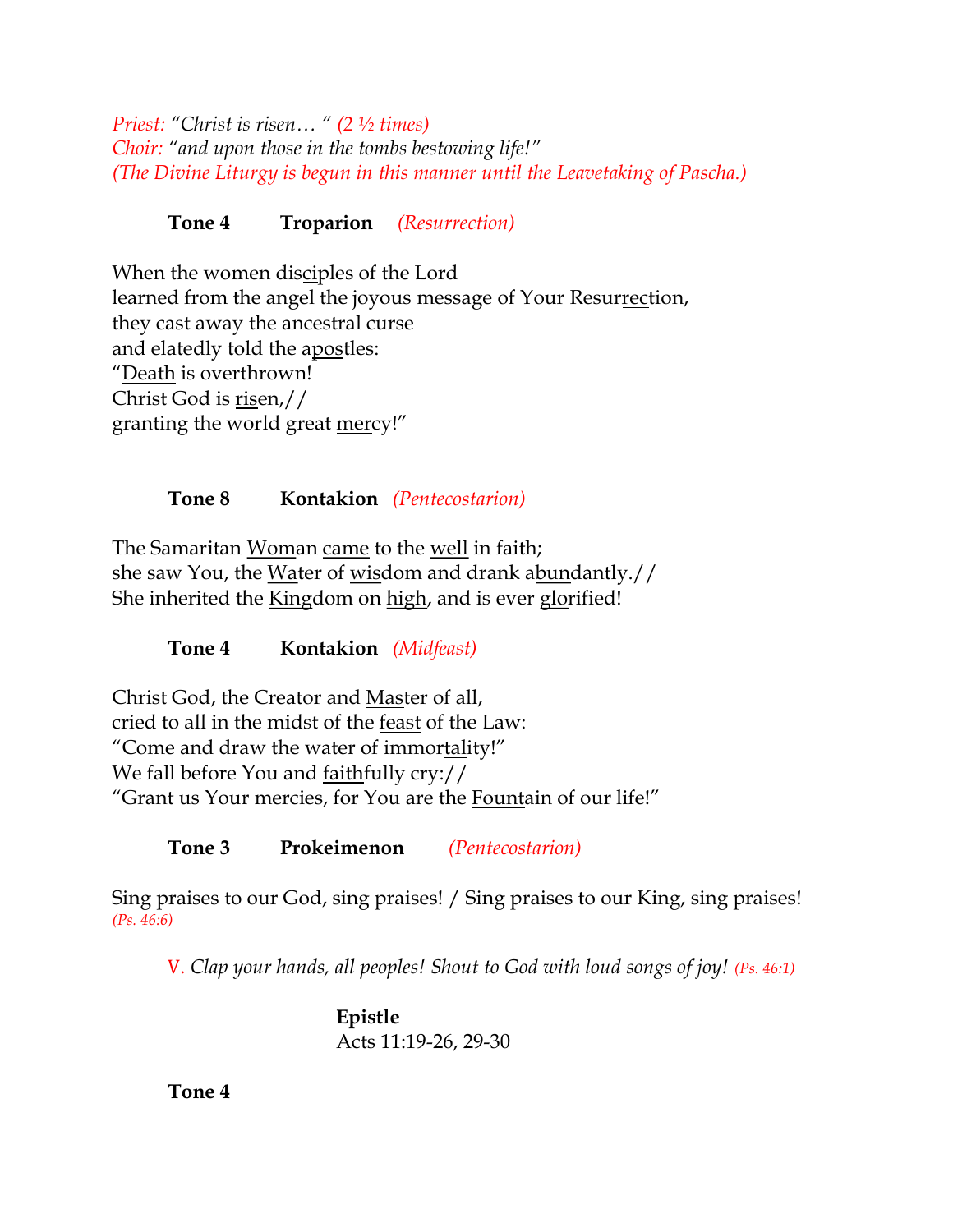Alleluia, Alleluia, Alleluia!

V. Go forth, prosper and reign, for the sake of meekness, righteousness and truth! (Ps. 44:3b)

V. For You love righteousness, and hate iniquity. (Ps. 44:6)

## Gospel John 4:5-42

### (Instead of "It is truly meet…," we sing:)

The Angel cried to the Lady, full of grace: "Rejoice, O pure Virgin! Again, I say: Rejoice, your Son is risen from His three days in the tomb! With Himself He has raised all the dead." Rejoice, O ye people!

Shine, shine, O new Jerusalem! The glory of the Lord has shone on you. Exult now, and be glad, O Zion! Be radiant, O pure Theotokos, in the Resurrection of your Son!

### Communion Hymn

Receive the Body of Christ; taste the fountain of immortality! Praise the Lord from the heavens, praise Him in the highest! (Ps. 148:1) Alleluia, Alleluia, Alleluia! Priest: "In the fear of God…" Choir: "Blessed is He that comes in the Name of the Lord… " Priest: "O God, save Your people… " Choir: "Christ is risen from the dead… " (sung once, instead of "We have seen the True Light…) Priest: "Always, now and ever…" Choir: "Let our mouths be filled…"

At the Dismissal, the Priest says: "Glory to You, O Christ…" and the choir sings "Christ is risen from the dead…" (thrice).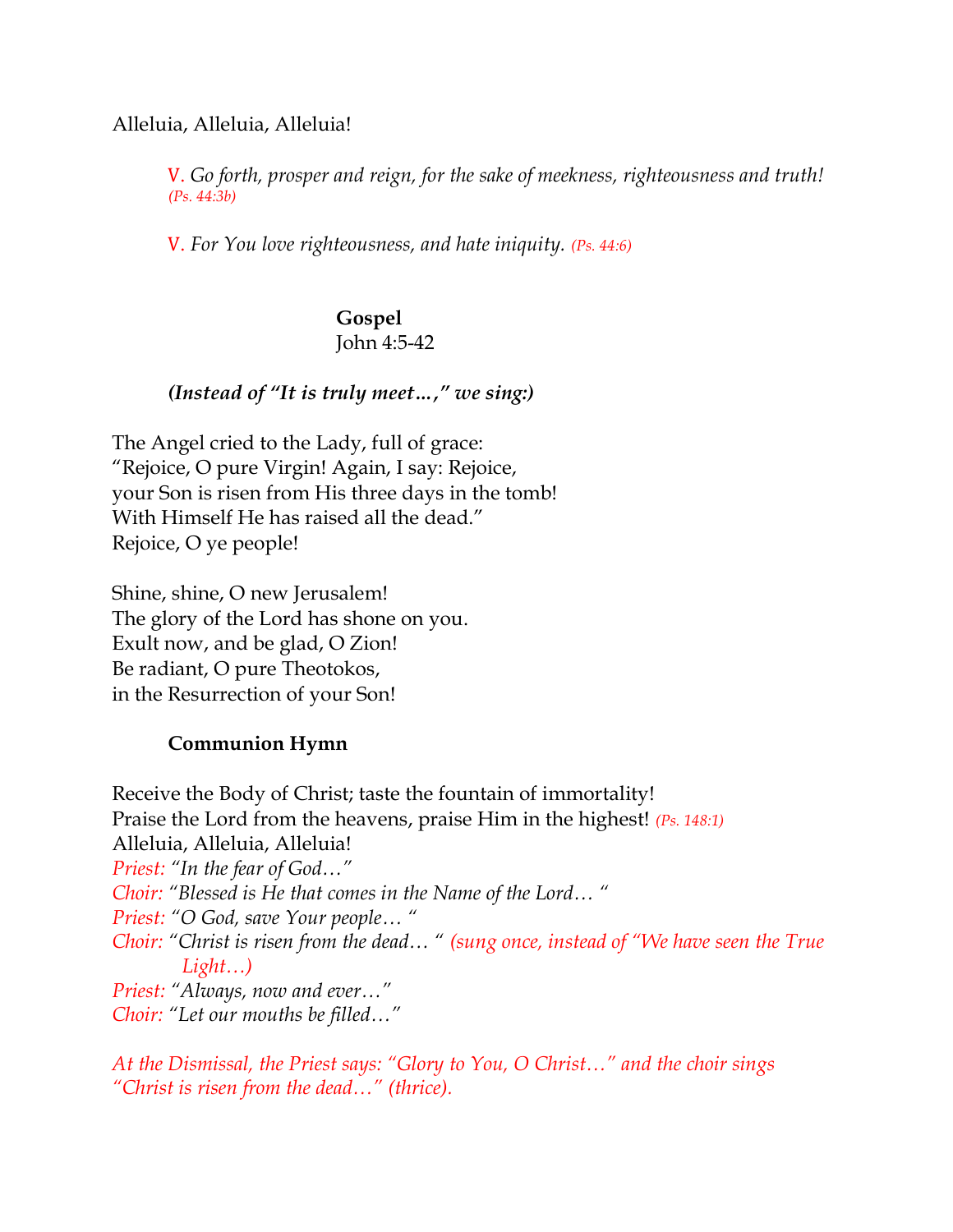And unto us He has given eternal life. Let us worship His Resurrection on the third day! +++++

UKRAINIAN DEVOTION TO THE MOTHER OF GOD: The "Kyiv-Bratsk" Icon of the Mother of God - The aseries.



Once again we reinstate our study of the various devotional images of the Birth-Giver of God in Ukraine with the wonderworking Kyiv-Bratsk (i.e. "Brotherhood") Icon of the Mother of God. This icon was revealed in 1654, and was originally kept in the church of Saints Borys and Hlib in the city of Vyshhorod (a suburb of Kyiiv), and was placed in a shrine to the left of the Royal Doors on the iconostasis. On May 10, 1662, during a war with Poland (1659–1667), the city suffered great damage from the Poles and Crimean Tatars who fought with the Poles. The church was ravaged and looted by enemy soldiers, who took all the jewels and icons, but the relics of the Saints Borys and